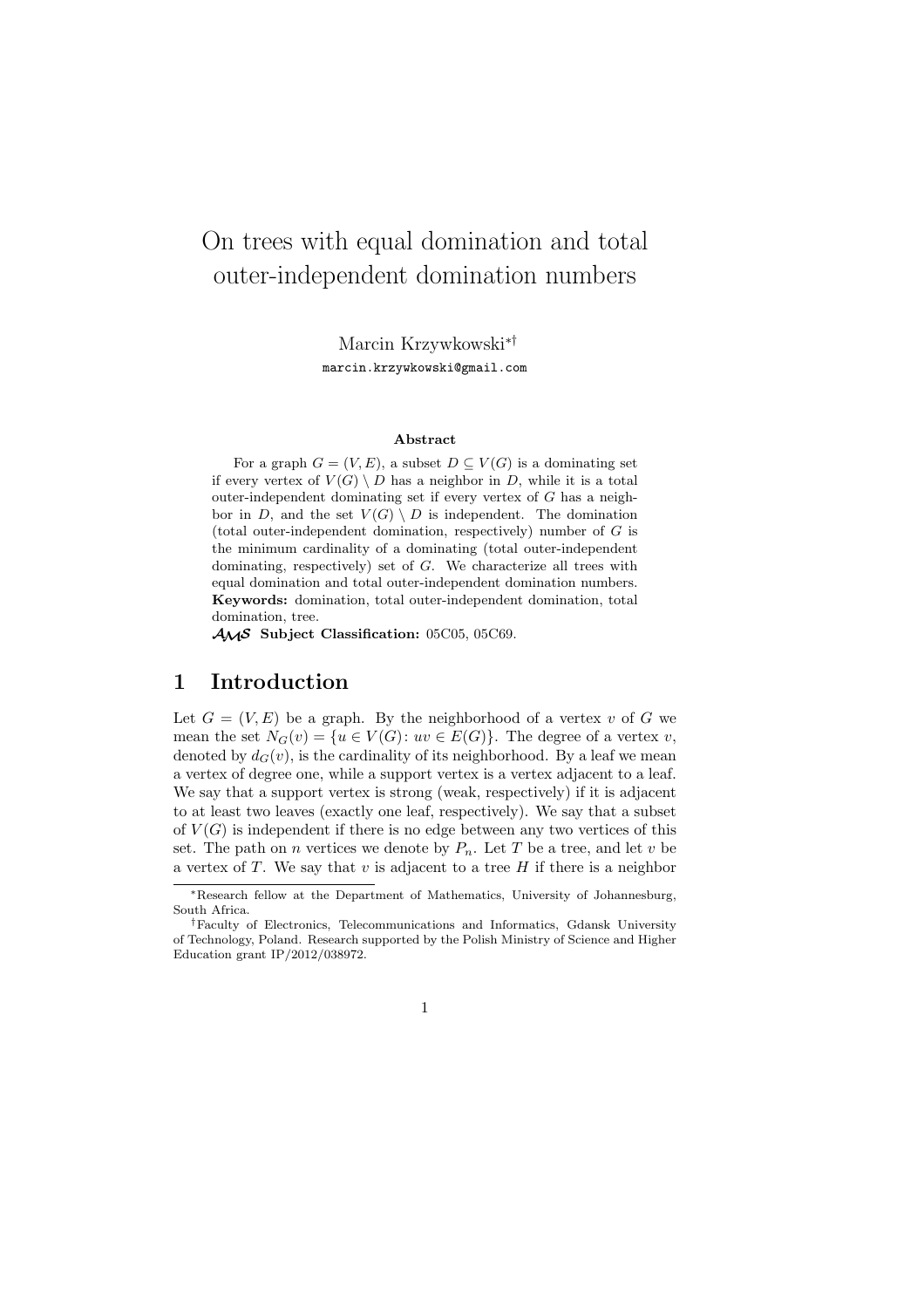of v, say x, such that the tree resulting from T by removing the edge  $vx$ , and which contains the vertex  $x$ , is a tree  $H$ . By a star we mean a connected graph in which exactly one vertex has degree greater than one. By a double star we mean a graph obtained from a star by joining a positive number of vertices to one of its leaves.

A subset  $D \subseteq V(G)$  is a dominating set, abbreviated DS, of G if every vertex of  $V(G) \setminus D$  has a neighbor in D. The domination number of G, denoted by  $\gamma(G)$ , is the minimum cardinality of a dominating set of G. A dominating set of G of minimum cardinality is called a  $\gamma(G)$ -set. For a comprehensive survey of domination in graphs, see [11, 12].

A subset  $D \subseteq V(G)$  is a total dominating set of G if every vertex of G has a neighbor in D, while it is a total outer-independent dominating set, abbreviated TOIDS, of G if additionally the set  $V(G) \setminus D$  is independent. The total outer-independent domination number of  $G$ , denoted by  $\gamma_t^{oi}(G)$ , is the minimum cardinality of a total outer-independent dominating set of  $G$ . A total outer-independent dominating set of  $G$  of minimum cardinality is called a  $\gamma_t^{oi}(G)$ -set. Total domination was introduced by Cockayne, Dawes, and Hedetniemi [5], and further studied for example [1–4, 6–10, 13, 14, 16, 17]. The study of total outer-independent domination in graphs was initiated in [15].

Trees with equal domination and total domination numbers were characterized in [17].

We characterize all trees with equal domination and total outer-independent domination numbers.

### **2 Results**

Since the one-vertex graph does not have total outer-independent dominating set, in this paper, by a tree we mean only a connected graph with no cycle, and which has at least two vertices.

We begin with the following straightforward observations.

**Observation 1** *Every support vertex of a graph* G *is in every*  $\gamma_t^{oi}(G)$ -set.

**Observation 2** *For every graph* G *of diameter at least three there exists*  $a \gamma_t^{oi}(G)$ -set that contains no leaf.

**Observation 3** *For every graph* G *of diameter at least two there exists*  $a \gamma(G)$ -set that contains every support vertex.

**Observation 4** For every graph G we have  $\gamma_t^{oi}(G) \ge \gamma(G)$ .

We characterize all trees with equal domination and total outer-independent domination numbers. For this purpose we introduce a family  $\mathcal T$  of trees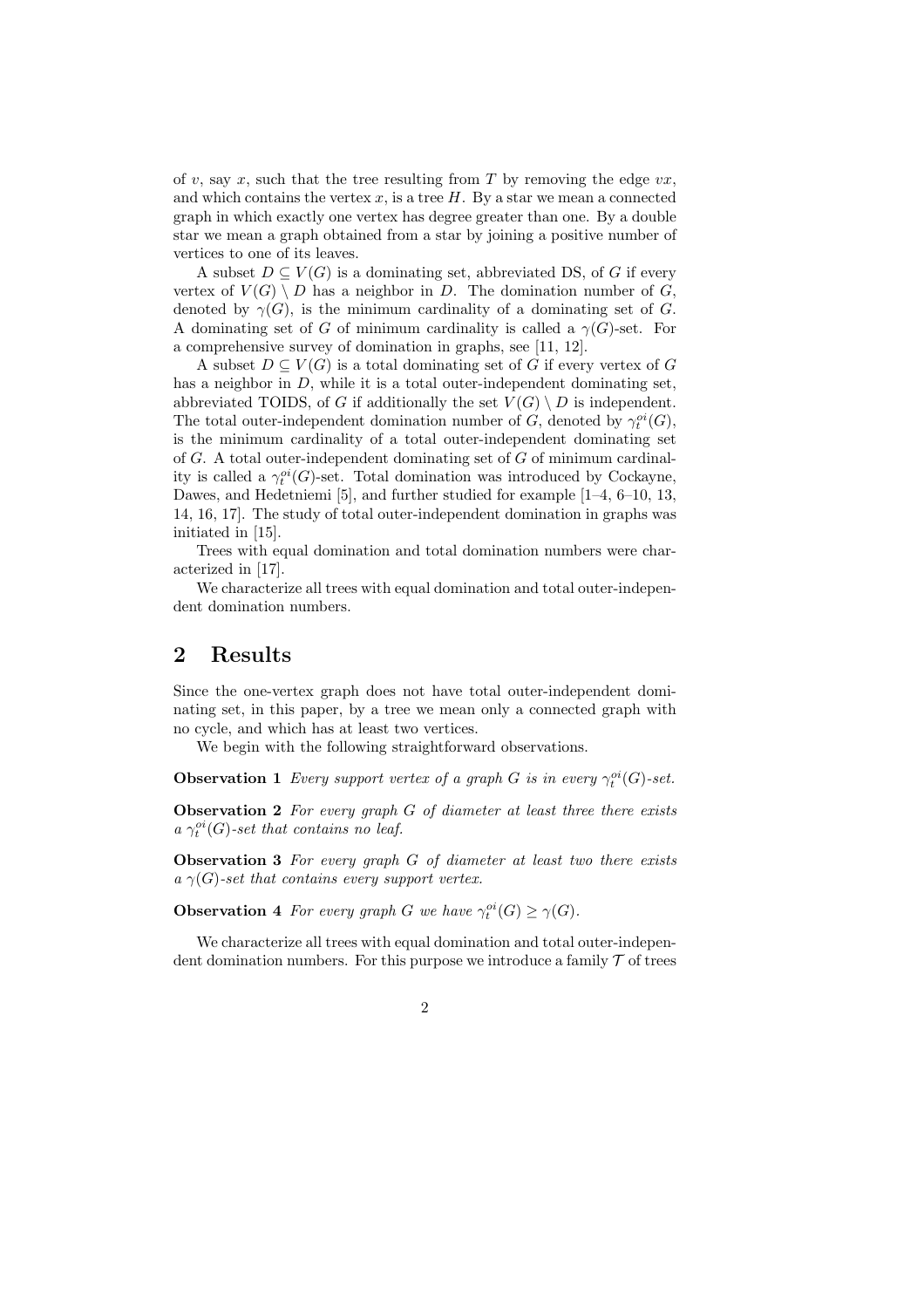$T = T_k$  that can be obtained as follows. Let  $T_1$  be a path  $P_4$ . If k is a positive integer, then  $T_{k+1}$  can be obtained recursively from  $T_k$  by one of the following operations.

- Operation  $\mathcal{O}_1$ : Attach a vertex by joining it to any support vertex of  $T_k$ .
- Operation  $\mathcal{O}_2$ : Attach a path  $P_2$  by joining its any vertex to a vertex of  $T_k$  adjacent to a support vertex of degree two.
- Operation  $\mathcal{O}_3$ : Attach a path  $P_4$  by joining one of the support vertices to a vertex of  $T_k$  which is not a leaf, and is adjacent to a support vertex.
- Operation  $\mathcal{O}_4$ : Attach a vertex by joining it to a leaf of  $T_k$  adjacent to a strong support vertex.
- Operation  $\mathcal{O}_5$ : Attach a double star with five vertices by joining one of the leaves adjacent to the strong support vertex to a vertex of  $T_k$ adjacent to a double star with five vertices through a leaf adjacent to the strong support vertex.
- Operation  $\mathcal{O}_6$ : Attach a double star with five vertices by joining one of the leaves adjacent to the strong support vertex to a vertex of  $T_k$ adjacent to a support vertex of degree two.
- Operation  $\mathcal{O}_7$ : Attach a path  $P_4$  by joining one of the support vertices to a leaf of  $T_k$  adjacent to a strong support vertex.

Now we prove that for every tree of the family  $\mathcal T$ , the domination and the total outer-independent domination numbers are equal.

**Lemma 5** *If*  $T \in \mathcal{T}$ *, then*  $\gamma_t^{oi}(T) = \gamma(T)$ *.* 

**Proof.** We use the induction on the number k of operations performed to construct the tree T. If  $T = T_1 = P_4$ , then obviously  $\gamma_t^{oi}(T) = 2 = \gamma(T)$ . Let  $k \geq 2$  be an integer. Assume that the result is true for every tree  $T' = T_k$  of the family  $\mathcal{T}$  constructed by  $k-1$  operations. Let  $T = T_{k+1}$  be a tree of the family  $\mathcal T$  constructed by k operations.

First assume that T is obtained from  $T'$  by operation  $\mathcal{O}_1$ . The attached vertex we denote by x. Let y be its neighbor. Let D' be any  $\gamma_t^{oi}(T')$ -set. By Observation 1 we have  $y \in D'$ . It is easy to see that D' is a TOIDS of the tree T. Thus  $\gamma_t^{oi}(T) \leq \gamma_t^{oi}(T')$ . Now let D be a  $\gamma(T)$ -set that contains every support vertex. The set D is minimal, thus  $x \notin D$ . Obviously, D is a DS of the tree T'. Therefore  $\gamma(T') \leq \gamma(T)$ . Now we get  $\gamma_t^{oi}(T)$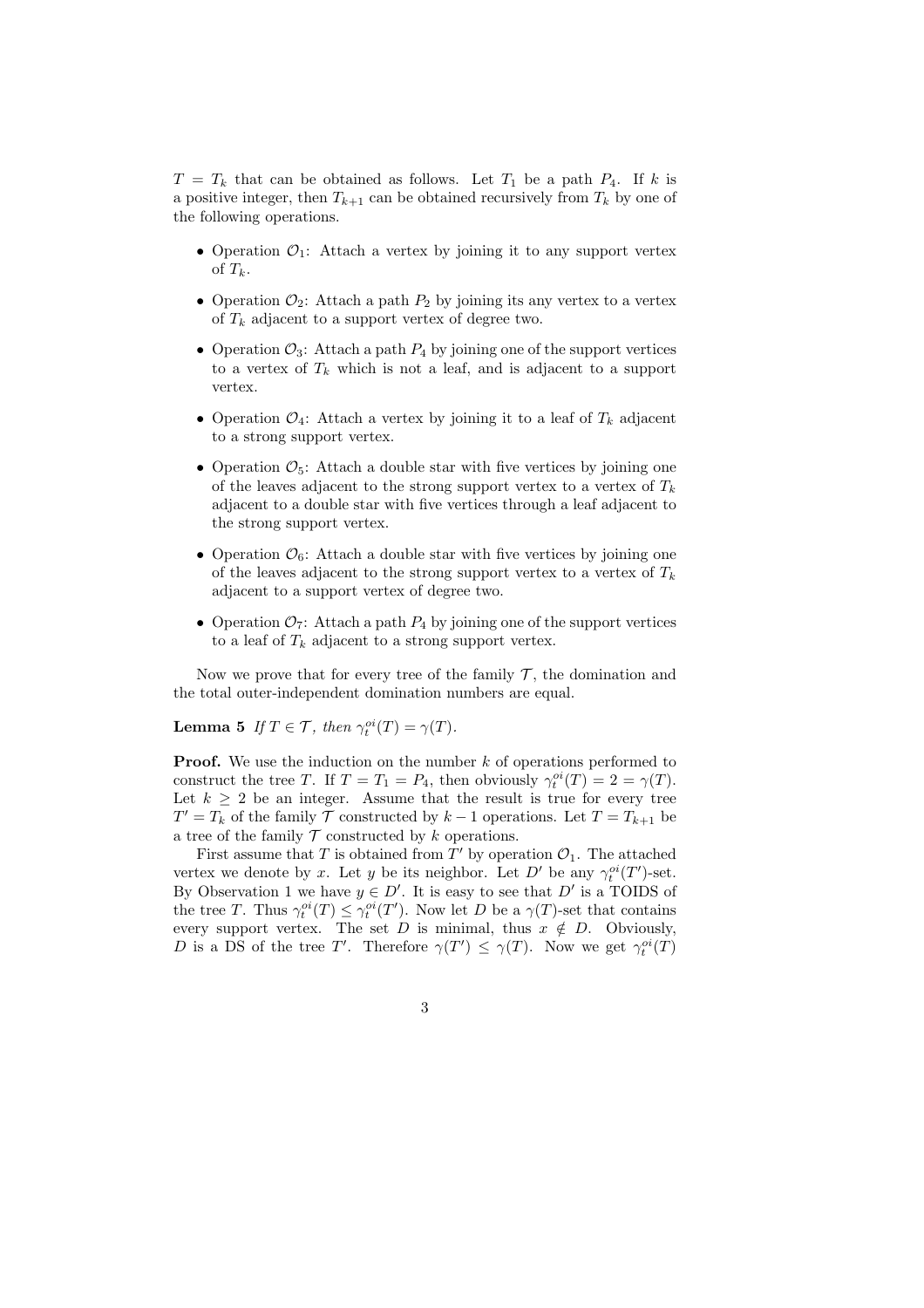$\leq \gamma_t^{oi}(T') = \gamma(T') \leq \gamma(T)$ . On the other hand, by Observation 4 we have  $\gamma_t^{oi}(T) \geq \gamma(T)$ . This implies that  $\gamma_t^{oi}(T) = \gamma(T)$ .

Now assume that T is obtained from T' by operation  $\mathcal{O}_2$ . The vertex to which is attached  $P_2$  we denote by x. Let  $v_1v_2$  be the attached path. Let  $v_1$  be joined to x. Let y be a support vertex of degree two adjacent to x and different from  $v_1$ . Let  $D'$  be a  $\gamma_t^{oi}(T')$ -set that contains no leaf. The vertex y has to have a neighbor in  $D'$ , thus  $x \in D'$ . It is easy to see that  $D' \cup \{v_1\}$  is a TOIDS of the tree T. Thus  $\gamma_t^{oi}(T) \leq \gamma_t^{oi}(T') + 1$ . Now let D be a  $\gamma(T)$ -set that contains every support vertex. The set D is minimal, thus  $v_2 \notin D$ . Let us observe that  $D \setminus \{v_1\}$  is a DS of the tree T' as the vertex x has a neighbor in  $D \setminus \{v_1\}$ . Therefore  $\gamma(T') \leq \gamma(T) - 1$ . Now we get  $\gamma_t^{oi}(T) \leq \gamma_t^{oi}(T') + 1 = \gamma(T') + 1 \leq \gamma(T)$ . This implies that  $\gamma_t^{oi}(T) = \gamma(T).$ 

Now assume that T is obtained from T' by operation  $\mathcal{O}_3$ . The vertex to which is attached  $P_4$  we denote by x. Let  $v_1v_2v_3v_4$  be the attached path. Let  $v_2$  be joined to x. Let D' be any  $\gamma_t^{oi}(T')$ -set. It is easy to observe that  $D' \cup \{v_2, v_3\}$  is a TOIDS of the tree T. Thus  $\gamma_t^{oi}(T) \leq \gamma_t^{oi}(T') + 2$ . Now let D be a  $\gamma(T)$ -set that contains every support vertex. The set D is minimal, thus  $v_1, v_4 \notin D$ . Let us observe that  $\overrightarrow{D} \setminus \{v_2, v_3\}$  is a DS of the tree T' as the vertex x has a neighbor in  $D \setminus \{v_2, v_3\}$ . Therefore  $\gamma(T') \leq \gamma(T) - 2$ . Now we get  $\gamma_t^{oi}(T) \leq \gamma_t^{oi}(T') + 2 = \gamma(T') + 2 \leq \gamma(T)$ . This implies that  $\gamma_t^{oi}(T) = \gamma(T).$ 

Now assume that T is obtained from T' by operation  $\mathcal{O}_4$ . Let x be the attached vertex, and let  $y$  be its neighbor. The neighbor of  $y$  other than x we denote by z. Let  $\tilde{D}'$  be a  $\gamma_t^{oi}(T')$ -set that contains no leaf. By Observation 1 we have  $z \in D'$ . It is easy to observe that  $D' \cup \{y\}$  is a TOIDS of the tree T. Thus  $\gamma_t^{oi}(T) \leq \gamma_t^{oi}(T') + 1$ . Now let D be a  $\gamma(T)$ -set that contains every support vertex. The set D is minimal, thus  $x \notin D$ . Let us observe that  $D \setminus \{y\}$  is a DS of the tree T'. Therefore  $\gamma(T') \leq \gamma(T) - 1$ . Now we get  $\gamma_t^{oi}(T) \leq \gamma_t^{oi}(T') + 1 = \gamma(T') + 1 \leq \gamma(T)$ . This implies that  $\gamma_t^{oi}(T) = \gamma(T).$ 

Now assume that T is obtained from T' by operation  $\mathcal{O}_5$ . The vertex to which is attached the double star we denote by x. Let  $v_1$  be the leaf of the double star which is joined to x. The neighbor of  $v_1$  other than x we denote by  $v_2$ . Let  $v_3$  be the weak support vertex of the double star. The leaf adjacent to  $v_3$  we denote by  $v_4$ . The remaining vertex of the double star we denote by  $v_5$ . Let  $u_1$  be a neighbor of x which is a leaf of a double star with five vertices adjacent to the strong support vertex. The remaining vertices of this double star we denote similarly. Let us observe that there exists a  $\gamma_t^{oi}(T')$ -set that does not contain the vertices  $u_1, u_4$ , and  $u_5$ . Let D' be such a set. The set  $V(T') \setminus D'$  is independent, thus  $x \in D'$ . It is easy to observe that  $D' \cup \{v_2, v_3\}$  is a TOIDS of the tree T. Thus  $\gamma_t^{oi}(T) \leq \gamma_t^{oi}(T') + 2$ . Now let us observe that there exists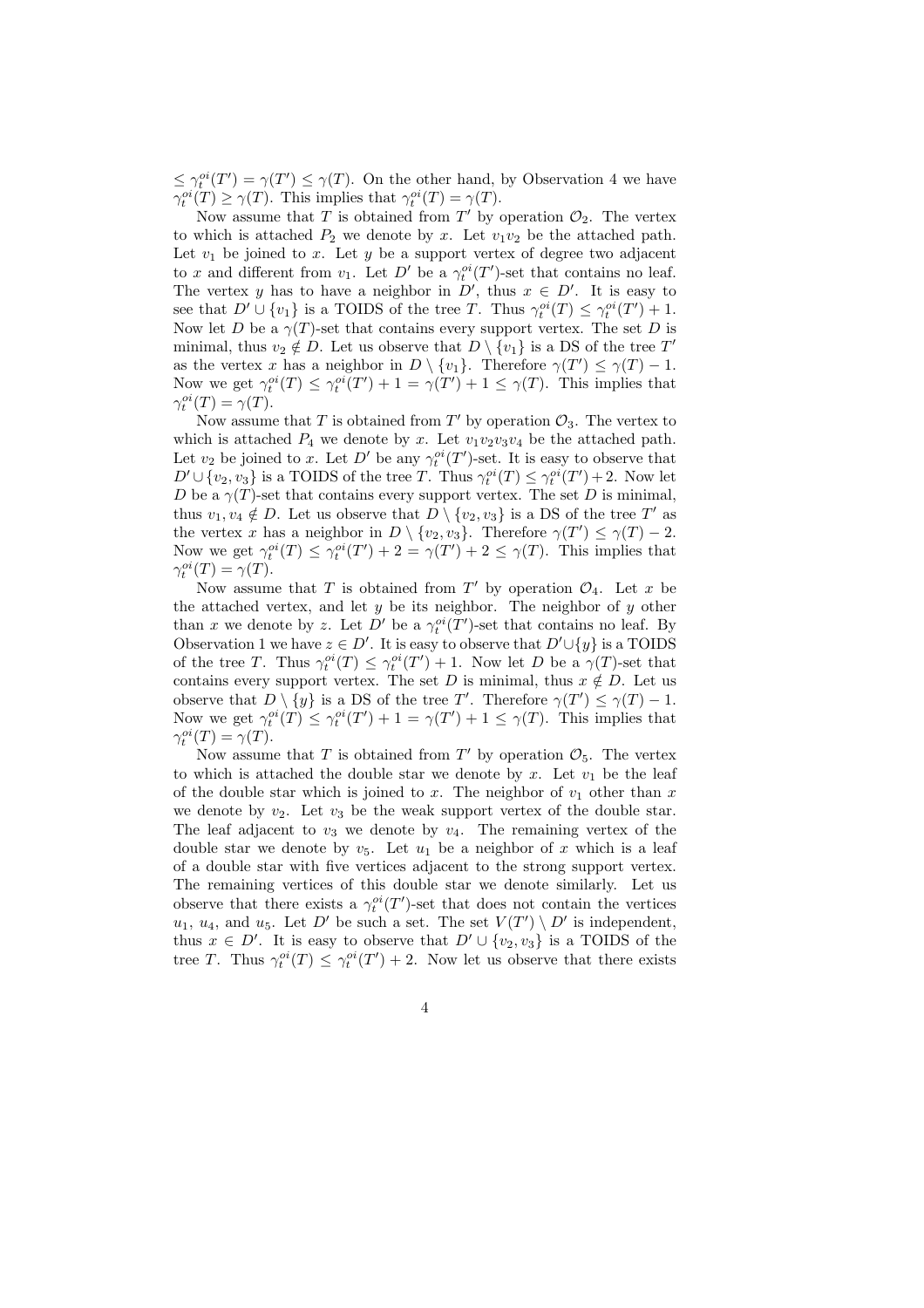a  $\gamma(T)$ -set that contains every support vertex, and does not contain the vertex  $v_1$ . Let D be such a set. The set D is minimal, thus  $v_4, v_5 \notin D$ . Observe that  $D \setminus \{v_2, v_3\}$  is a DS of the tree T'. Therefore  $\gamma(T') \leq \gamma(T) - 2$ . Now we get  $\gamma_t^{oi}(T) \leq \gamma_t^{oi}(T') + 2 = \gamma(T) + 2 \leq \gamma(T')$ . This implies that  $\gamma_t^{oi}(T) = \gamma(T).$ 

Now assume that T is obtained from T' by operation  $\mathcal{O}_6$ . The vertex to which is attached the double star we denote by x. Let  $v_1$  be the leaf of the double star which is joined to x. The neighbor of  $v_1$  other than x we denote by  $v_2$ . Let  $v_3$  be the weak support vertex of the double star. The leaf adjacent to  $v_3$  we denote by  $v_4$ . The remaining vertex of the double star we denote by  $v_5$ . Let y be a support vertex of degree two adjacent to x. Let D' be a  $\gamma_t^{oi}(T')$ -set that contains no leaf. The vertex y has to have a neighbor in  $D'$ , thus  $x \in D'$ . It is easy to observe that  $D' \cup \{v_2, v_3\}$  is a TOIDS of the tree T. Thus  $\gamma_t^{oi}(T) \leq \gamma_t^{oi}(T') + 2$ . Now let us observe that there exists a  $\gamma(T)$ -set that contains every support vertex, and does not contain the vertex  $v_1$ . Let D be such a set. The set D is minimal, thus  $v_4, v_5 \notin D$ . Observe that  $D \setminus \{v_2, v_3\}$  is a DS of the tree T'. Therefore  $\gamma(T') \leq \gamma(T) - 2$ . Now we get  $\gamma_t^{oi}(T) \leq \gamma_t^{oi}(T') + 2 = \gamma(T') + 2 \leq \gamma(T')$ . This implies that  $\gamma_t^{oi}(T) = \gamma(T)$ .

Now assume that T is obtained from T' by operation  $\mathcal{O}_7$ . Similarly as when considering the operation  $\mathcal{O}_3$  we conclude that  $\gamma_t^{oi}(T) \leq \gamma_t^{oi}(T') + 2$ and  $\gamma(T') \leq \gamma(T) - 2$ . Now we get  $\gamma_t^{oi}(T) \leq \gamma_t^{oi}(T') + 2 = \gamma(T') + 2 \leq \gamma(T)$ . This implies that  $\gamma_t^{oi}(T) = \gamma(T)$ .

Now we prove that if the domination and the total outer-independent domination numbers of a tree are equal, then the tree belongs to the family  $\mathcal T$ .

**Lemma 6** *Let*  $T$  *be a tree.* If  $\gamma_t^{oi}(T) = \gamma(T)$ *, then*  $T \in \mathcal{T}$ *.* 

**Proof.** Let *n* mean the number of vertices of the tree T. We proceed by induction on this number. If  $\text{diam}(T) = 1$ , then  $T = P_2$ . We have  $\gamma_t^{oi}(T) = 2 > 1 = \gamma(T)$ . Now assume that  $\text{diam}(T) = 2$ . Thus T is a star. We have  $\gamma_t^{oi}(T) = 2 > 1 = \gamma(T)$ .

Now assume that  $\text{diam}(T) \geq 3$ . Thus the order *n* of the tree *T* is at least four. The result we obtain by the induction on the number  $n$ . Assume that the lemma is true for every tree  $T'$  of order  $n' < n$ .

First assume that some support vertex of  $T$ , say  $x$ , is strong. Let  $y$  be a leaf adjacent to x. Let  $T' = T - y$ . Let D' be a  $\gamma(T')$ -set that contains every support vertex. It is easy to see that  $D'$  is a  $DS$  of the tree T. Thus  $\gamma(T) \leq \gamma(T')$ . Now let D be a  $\gamma_t^{oi}(T)$ -set that contains no leaf. Obviously, D is a TOIDS of the tree T'. Therefore  $\gamma_t^{oi}(T') \leq \gamma_t^{oi}(T)$ . Now we get  $\gamma_t^{oi}(T') \leq \gamma_t^{oi}(T) = \gamma(T) \leq \gamma(T')$ . On the other hand, by Observation 4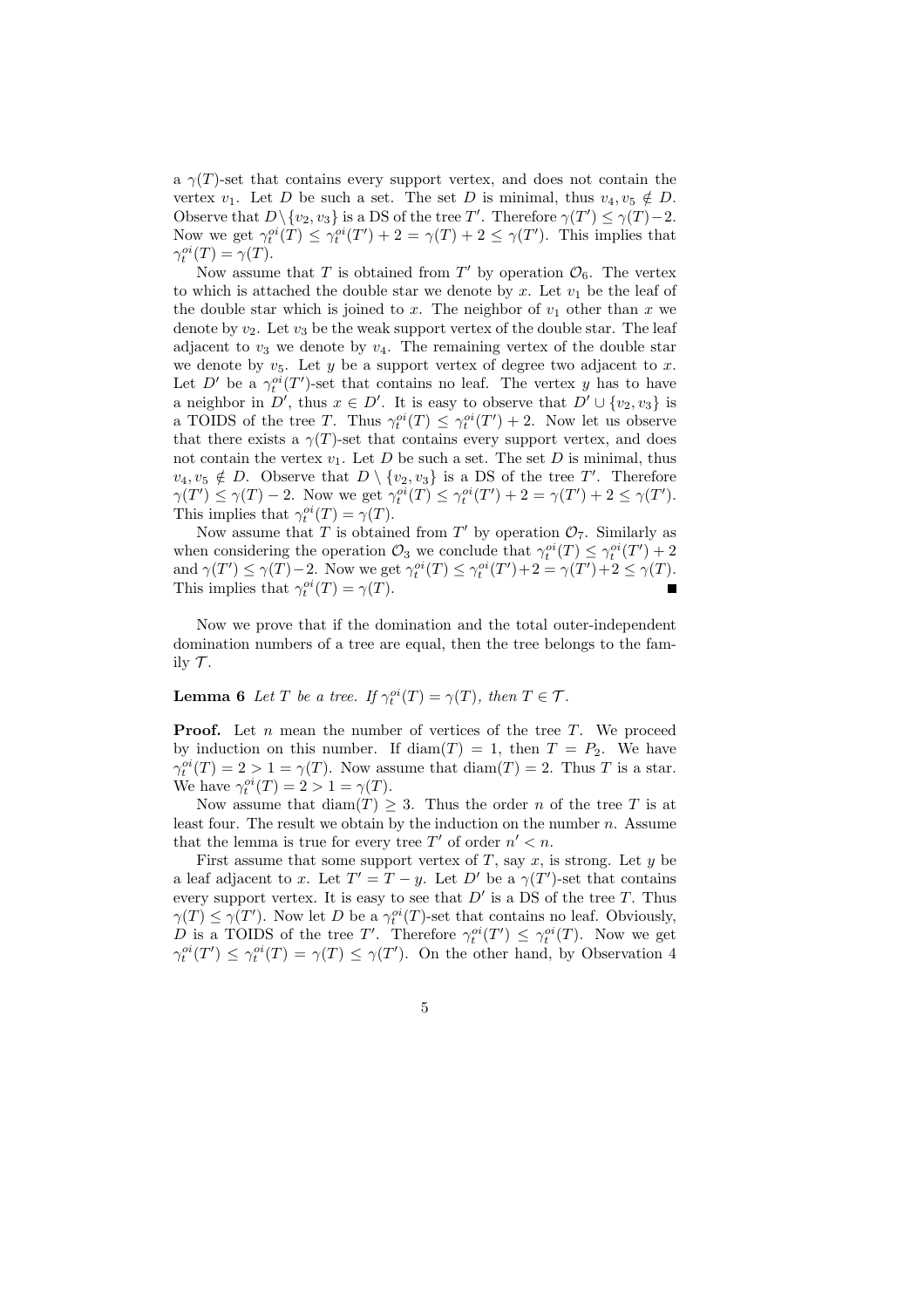we have  $\gamma_t^{oi}(T') \geq \gamma(T')$ . This implies that  $\gamma_t^{oi}(T') = \gamma(T')$ . By the inductive hypothesis we have  $T' \in \mathcal{T}$ . The tree T can be obtained from T' by operation  $\mathcal{O}_1$ . Thus  $T \in \mathcal{T}$ . Henceforth, we can assume that every support vertex of  $T$  is weak.

We now root  $T$  at a vertex  $r$  of maximum eccentricity diam( $T$ ). Let  $t$ be a leaf at maximum distance from  $r, v$  be the parent of  $t$ , and  $u$  be the parent of v in the rooted tree. If  $\text{diam}(T) \geq 4$ , then let w be the parent of u. If diam(T)  $\geq$  5, then let d be the parent of w. If diam(T)  $\geq$  6, then let e be the parent of d. By  $T_x$  let us denote the subtree induced by a vertex x and its descendants in the rooted tree T.

Assume that  $d_T(u) = 2$ . First assume that there is a child of w other than u, say k, such that the distance of w to the most distant vertex of  $T_k$ is three. Let  $l$  be a support vertex which is a child of  $k$ . The leaf adjacent to l we denote by m. Let  $T' = T - T_u$ . Let D' be any  $\gamma(T')$ -set. It is easy to see that  $D' \cup \{v\}$  is a DS of the tree T. Thus  $\gamma(T) \leq \gamma(T') + 1$ . Now let D be a  $\gamma_t^{oi}(T)$ -set that contains no leaf. By Observation 1 we have  $v \in D$ . Each one of the vertices v and l has to have a neighbor in D, thus  $u, k \in D$ . Let us observe that  $D \setminus \{u, v\}$  is a TOIDS of the tree T' as the vertex w has a neighbor in  $D \setminus \{u, v\}$ . Therefore  $\gamma_t^{oi}(T') \leq \gamma_t^{oi}(T) - 2$ . Now we get  $\gamma_t^{oi}(T') \leq \gamma_t^{oi}(T) - 2 = \gamma(T) - 2 \leq \gamma(T') - 1 < \gamma(T')$ , a contradiction.

Now assume that there is a child of  $w$ , say  $k$ , such that the distance of w to the most distant vertex of  $T_k$  is two. Thus k is a support vertex. Let  $T' = T - T_u$ . Let D' be any  $\gamma(T')$ -set. It is easy to see that  $D' \cup \{v\}$ is a DS of the tree T. Thus  $\gamma(T) \leq \gamma(T') + 1$ . Now let D be a  $\gamma_t^{oi}(T)$ -set that contains no leaf. By Observation 1 we have  $v, k \in D$ . The vertex v has to have a neighbor in D, thus  $u \in D$ . Let us observe that  $D \setminus \{u, v\}$ is a TOIDS of the tree T' as the vertex w has a neighbor in  $D \setminus \{u, v\}.$ Therefore  $\gamma_t^{oi}(T') \leq \gamma_t^{oi}(T) - 2$ . Now we get  $\gamma_t^{oi}(T') \leq \gamma_t^{oi}(T) - 2 = \gamma(T) - 2$  $\leq \gamma(T') - 1 < \gamma(T')$ , a contradiction.

Now assume that some child of w, say k, is a leaf. Let  $T' = T - t$ . Let  $D'$ be a  $\gamma(T')$ -set that contains every support vertex. The set D' is minimal, thus  $v \notin D$ . It is easy to observe that  $D' \setminus \{u\} \cup \{v\}$  is a DS of the tree T. Thus  $\gamma(T) \leq \gamma(T')$ . Now let D be a  $\gamma_t^{oi}(T)$ -set that contains no leaf. By Observation 1 we have  $v, w \in D$ . The vertex v has to have a neighbor in D, thus  $u \in D$ . It is easy to observe that  $D \setminus \{v\}$  is a TOIDS of the tree T'. Therefore  $\gamma_t^{oi}(T') \leq \gamma_t^{oi}(T) - 1$ . Now we get  $\gamma_t^{oi}(T') \leq \gamma_t^{oi}(T) - 1$  $=\gamma(T)-1\leq \gamma(T')-1<\gamma(T')$ , a contradiction.

If  $d_T(w) = 1$ , then  $T = P_4 = T_1 \in \mathcal{T}$ . Now assume that  $d_T(w) = 2$ . If  $d_T(d) = 1$ , then  $T = P_5$ . We have  $\gamma_t^{oi}(T) = 3 > 2 = \gamma(T)$ . Now assume that  $d_T(d) \geq 2$ . Let  $T' = T - T_u$ . Let  $D'$  be any  $\gamma(T')$ -set. It is easy to see that  $D' \cup \{v\}$  is a DS of the tree T. Thus  $\gamma(T) \leq \gamma(T') + 1$ . Now let us observe that there exists a  $\gamma_t^{oi}(T)$ -set that does not contain the vertices  $t$  and  $w$ . Let  $D$  be such a set. By Observation 1 we have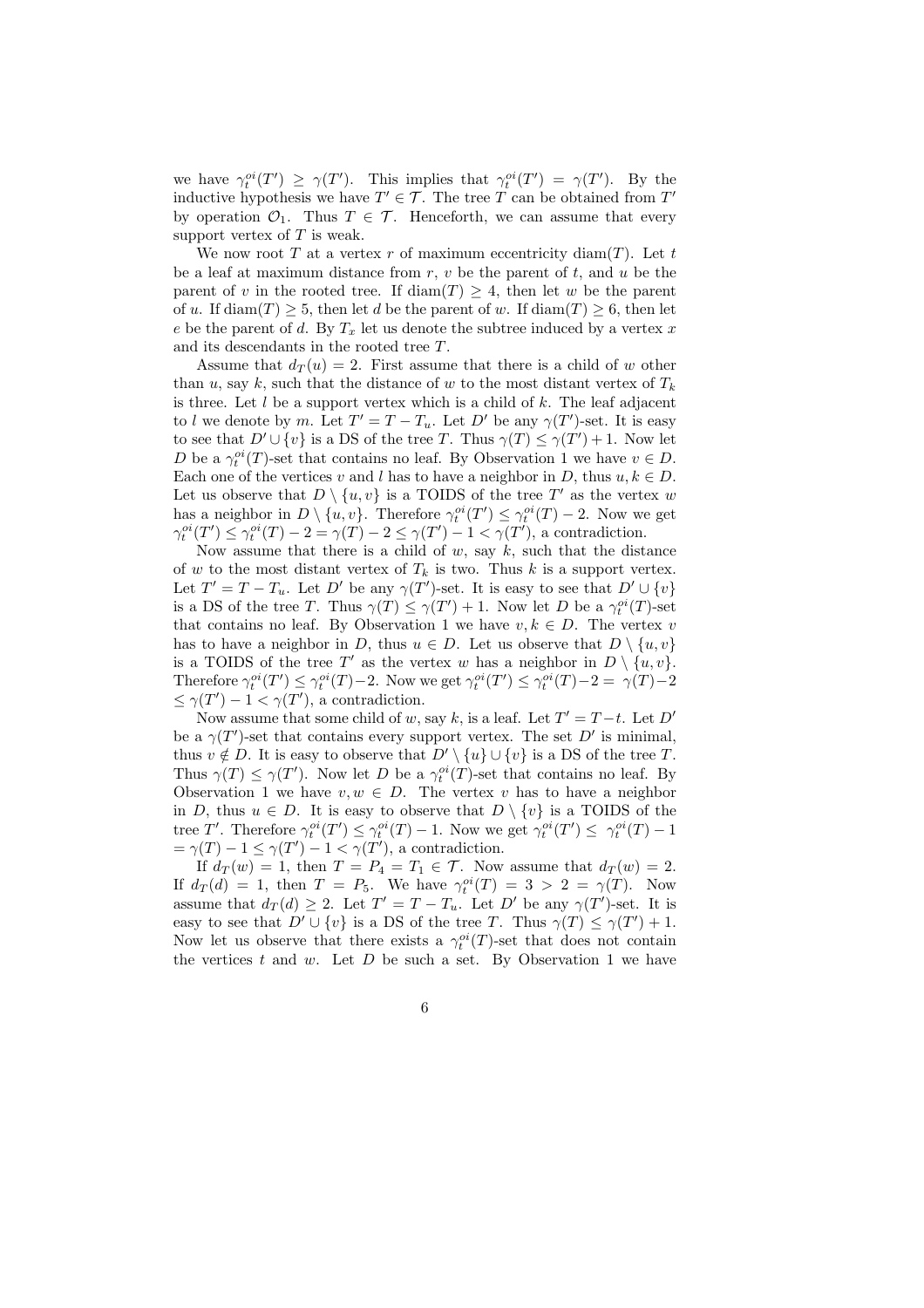$v \in D$ . The vertex v has to have a neighbor in D, thus  $u \in D$ . We have  $d \in D$  as the set  $V(T) \setminus D$  is independent. Let us observe that  $D \setminus \{u, v\}$ is a TOIDS of the tree T' as the vertex w has a neighbor in  $D \setminus \{u, v\}$ . Therefore  $\gamma_t^{oi}(T') \leq \gamma_t^{oi}(T) - 2$ . Now we get  $\gamma_t^{oi}(T') \leq \gamma_t^{oi}(T) - 2 = \gamma(T) - 2$  $\leq \gamma(T') - 1 < \gamma(T')$ , a contradiction.

Now assume that  $d_T(u) \geq 3$ . Assume that among the children of u there is a support vertex, say x, different from v. Let  $T' = T - T_v$ . Let D' be any  $\gamma(T')$ -set. It is easy to see that  $D' \cup \{v\}$  is a DS of the tree T. Thus  $\gamma(T) \leq \gamma(T') + 1$ . Now let D be a  $\gamma_t^{oi}(T)$ -set that contains no leaf. By Observation 1 we have  $v, x \in D$ . Let us observe that  $D \setminus \{v\}$  is a TOIDS of the tree T' as the vertex u has a neighbor in  $D \setminus \{v\}$ . Therefore  $\gamma_t^{oi}(T')$  $\leq \gamma_t^{oi}(T) - 1$ . Now we get  $\gamma_t^{oi}(T') \leq \gamma_t^{oi}(T) - 1 = \gamma(T) - 1 \leq \gamma(T')$ . This implies that  $\gamma_t^{oi}(T') = \gamma(T')$ . By the inductive hypothesis we have  $T' \in \mathcal{T}$ . The tree T can be obtained from T' by operation  $\mathcal{O}_2$ . Thus  $T \in \mathcal{T}$ .

Thus we can assume that  $d_T(u) = 3$  and the child of u different from v, say x, is a leaf. First assume that some child of w other than  $u$ , say  $k$ , is a support vertex. Let  $T' = T - T_u$ . Let D' be any  $\gamma(T')$ -set. It is easy to observe that  $D' \cup \{u, v\}$  is a DS of the tree T. Thus  $\gamma(T) \leq \gamma(T') + 2$ . Now let D be a  $\gamma_t^{oi}(T)$ -set that contains no leaf. By Observation 1 we have  $u, v, k \in D$ . Let us observe that  $D \setminus \{u, v\}$  is a TOIDS of the tree T' as the vertex w has a neighbor in  $D \setminus \{u, v\}$ . Therefore  $\gamma_t^{oi}(T') \leq \gamma_t^{oi}(T) - 2$ . Now we get  $\gamma_t^{oi}(T') \leq \gamma_t^{oi}(T) - 2 = \gamma(T) - 2 \leq \gamma(T')$ . This implies that  $\gamma_t^{oi}(T') = \gamma(T')$ . By the inductive hypothesis we have  $T' \in \mathcal{T}$ . The tree T can be obtained from T' by operation  $\mathcal{O}_3$ . Thus  $T \in \mathcal{T}$ .

Let us observe that we can assume that all children of  $w$  other than  $u$ are leaves. Let k be a leaf which is a child of w. Let  $T' = T - t$ . Let  $D'$ be a  $\gamma(T')$ -set that contains every support vertex. The set D' is minimal, thus  $v \notin D'$ . It is easy to see that  $D' \cup \{v\}$  is a DS of the tree T. Thus  $\gamma(T) \leq \gamma(T') + 1$ . Now let D be a  $\gamma_t^{oi}(T)$ -set that contains no leaf. By Observation 1 we have  $v, u, w \in D$ . Let us observe that  $D \setminus \{v\}$  is a TOIDS of the tree T'. Therefore  $\gamma_t^{oi}(T') \leq \gamma_t^{oi}(T) - 1$ . Now we get  $\gamma_t^{oi}(T') \leq \gamma_t^{oi}(T) - 1 = \gamma(T) - 1 \leq \gamma_t(T')$ . This implies that  $\gamma_t^{oi}(T') = \gamma(T')$ . By the inductive hypothesis we have  $T' \in \mathcal{T}$ . The tree T can be obtained from  $T'$  by operation  $\mathcal{O}_4$ . Thus  $T \in \mathcal{T}$ .

If  $d_T(w) = 1$ , then let  $T' = T - x$ . We have  $T' = P_4 = T_1 \in \mathcal{T}$ . The tree T can be obtained from T' by operation  $\mathcal{O}_1$ . Thus  $T \in \mathcal{T}$ . Now assume that  $d_T(w) = 2$ . First assume that there is a child of d other than w, say k, such that the distance of d to the most distant vertex of  $T_k$  is four. It suffices to consider only the possibility when  $T_k$  is isomorphic to  $T_w$ . Let  $T' = T - T_w$ . Let D' be any  $\gamma(T')$ -set. It is easy to observe that  $D' \cup \{u, v\}$ is a DS of the tree T. Thus  $\gamma(T) \leq \gamma(T') + 2$ . Now let us observe that there exists a  $\gamma_t^{oi}(T)$ -set that does not contain the vertex w, and does not contain any leaf. Let D be such a set. By Observation 1 we have  $u, v \in D$ . Observe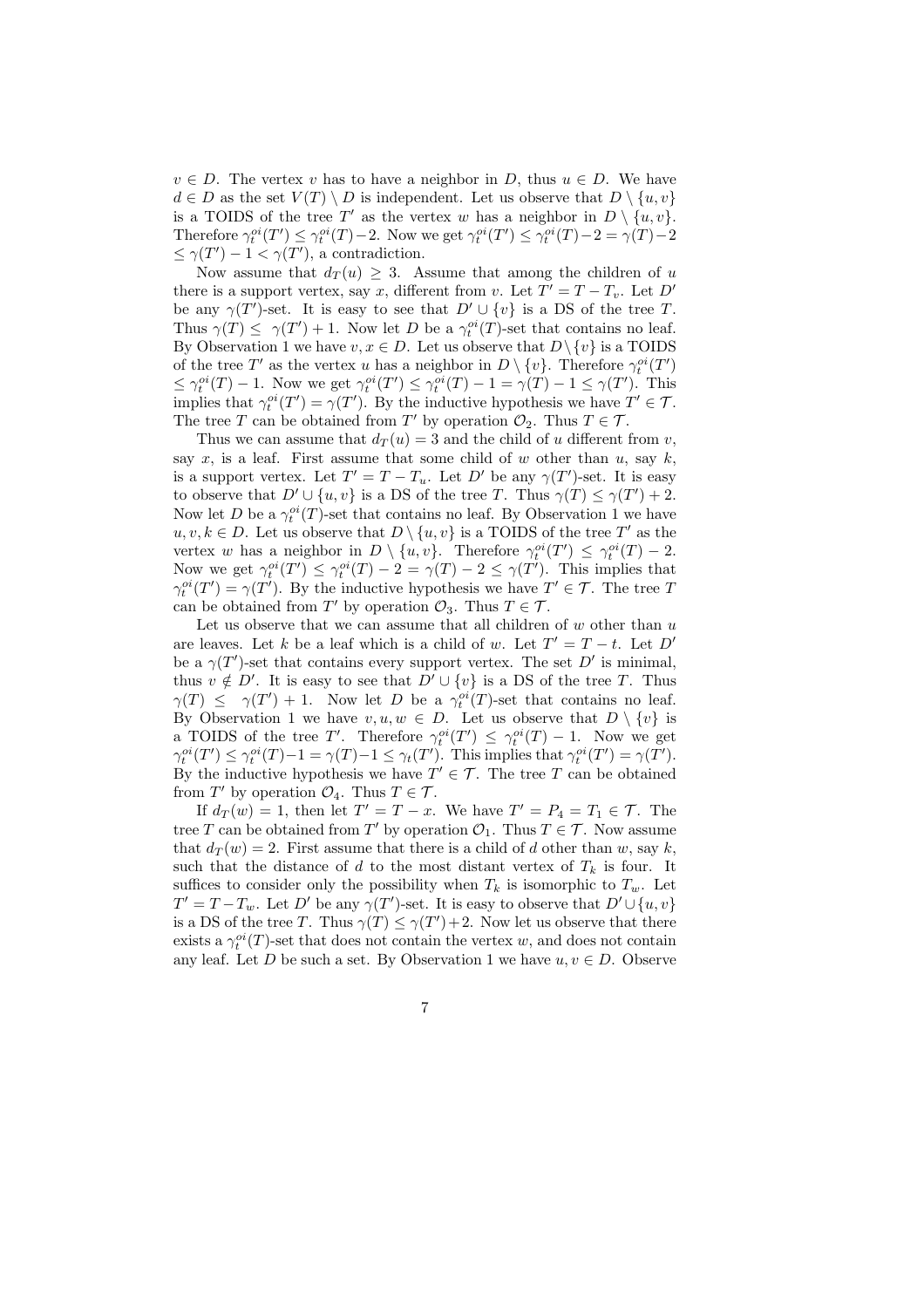that  $D \setminus \{u, v\}$  is a TOIDS of the tree T'. Therefore  $\gamma_t^{oi}(T') \leq \gamma_t^{oi}(T) - 2$ . Now we get  $\gamma_t^{oi}(T') \leq \gamma_t^{oi}(T) - 2 = \gamma(T) - 2 \leq \gamma(T')$ . This implies that  $\gamma_t^{oi}(T') = \gamma(T')$ . By the inductive hypothesis we have  $T' \in \mathcal{T}$ . The tree T can be obtained from T' by operation  $\mathcal{O}_5$ . Thus  $T \in \mathcal{T}$ .

Now assume that there is a child of  $d$ , say  $k$ , such that the distance of  $d$ to the most distant vertex of  $T_k$  is three. It suffices to consider only the possibilities when  $T_k$  is isomorphic to  $T_u$ , or  $T_k$  is a path  $P_3$ . First assume that  $T_k$  is isomorphic to  $T_u$ . The child of k which is a support vertex we denote by l. The leaf adjacent to l we denote by m. Let  $T' = T - m$ . Let  $D'$ be a  $\gamma(T')$ -set that contains every support vertex. The set D' is minimal, thus  $l \notin D'$ . It is easy to see that  $D' \cup \{l\}$  is a DS of the tree T. Thus  $\gamma(T) \leq \gamma(T') + 1$ . Now let us observe that there exists a  $\gamma_t^{oi}(T)$ -set that does not contain the vertex  $w$ , and does not contain any leaf. Let  $D$  be such a set. By Observation 1 we have  $l \in D$ . The set  $V(T) \setminus D$  is independent, thus  $d \in D$ . Let us observe that  $D \setminus \{l\}$  is a TOIDS of the tree T' as the vertex k has a neighbor in  $D \setminus \{l\}$ . Therefore  $\gamma_t^{oi}(T') \leq \gamma_t^{oi}(T) - 1$ . Now we get  $\gamma_t^{oi}(T') \leq \gamma_t^{oi}(T) - 1 = \gamma(T) - 1 \leq \gamma(T')$ . This implies that  $\gamma_t^{oi}(T') = \gamma(T')$ . By the inductive hypothesis we have  $T' \in \mathcal{T}$ . The tree T can be obtained from T' by operation  $\mathcal{O}_4$ . Thus  $T \in \mathcal{T}$ .

Now assume that  $T_k$  is a path  $P_3$ , say klm. Let  $T' = T - T_u - m$ . Let D' be a  $\gamma(T')$ -set that contains every support vertex. We have  $l \notin D'$  as the set  $D'$  is minimal. Let us observe that  $D' \setminus \{k\} \cup \{l, u, v\}$  is a DS of the tree T. Thus  $\gamma(T) \leq \gamma(T') + 2$ . Now let us observe that there exists a  $\gamma_t^{oi}(T)$ -set that does not contain the vertex w, and does not contain any leaf. Let D be such a set. By Observation 1 we have  $u, v, l \in D$ . The vertex l has to have a neighbor in D, thus  $k \in D$ . We have  $d \in D$ as the set  $V(T) \setminus D$  is independent. Let us observe that  $D \setminus \{u, v, l\}$  is a TOIDS of the tree T'. Therefore  $\gamma_t^{oi}(T') \leq \gamma_t^{oi}(T) - 3$ . Now we get  $\gamma_t^{oi}(T') \leq \gamma_t^{oi}(T) - 3 = \gamma(T) - 3 \leq \gamma_t(T') - 1 \leq \gamma(T')$ , a contradiction.

Now assume that there is a child of d, say  $k$ , such that the distance of d to the most distant vertex of  $T_k$  is two. Thus k is a support vertex of degree two. Let  $T' = T - T_w$ . Let D' be any  $\gamma(T')$ -set. It is easy to observe that  $D' \cup \{u, v\}$  is a DS of the tree T. Thus  $\gamma(T) \leq \gamma(T') + 2$ . Now let us observe that there exists a  $\gamma_t^{oi}(T)$ -set that does not contain the vertex w, and does not contain any leaf. Let  $D$  be such a set. By Observation 1 we have  $u, v \in D$ . Observe that  $D \setminus \{u, v\}$  is a TOIDS of the tree T'. Therefore  $\gamma_t^{oi}(T') \leq \gamma_t^{oi}(T) - 2$ . Now we get  $\gamma_t^{oi}(T') \leq \gamma_t^{oi}(T) - 2 = \gamma(T) - 2$  $\leq \gamma(T')$ . This implies that  $\gamma_t^{oi}(T') = \gamma(T')$ . By the inductive hypothesis we have  $T' \in \mathcal{T}$ . The tree T can be obtained from T' by operation  $\mathcal{O}_6$ . Thus  $T \in \mathcal{T}$ .

Now assume that some child of d, say k, is a leaf. Let  $T' = T - T_u$ . Let D' be any  $\gamma(T')$ -set. It is easy to observe that  $D' \cup \{u, v\}$  is a DS of the tree T. Thus  $\gamma(T) \leq \gamma(T') + 2$ . Let D be any  $\gamma_t^{oi}(T)$ -set. By Observation 1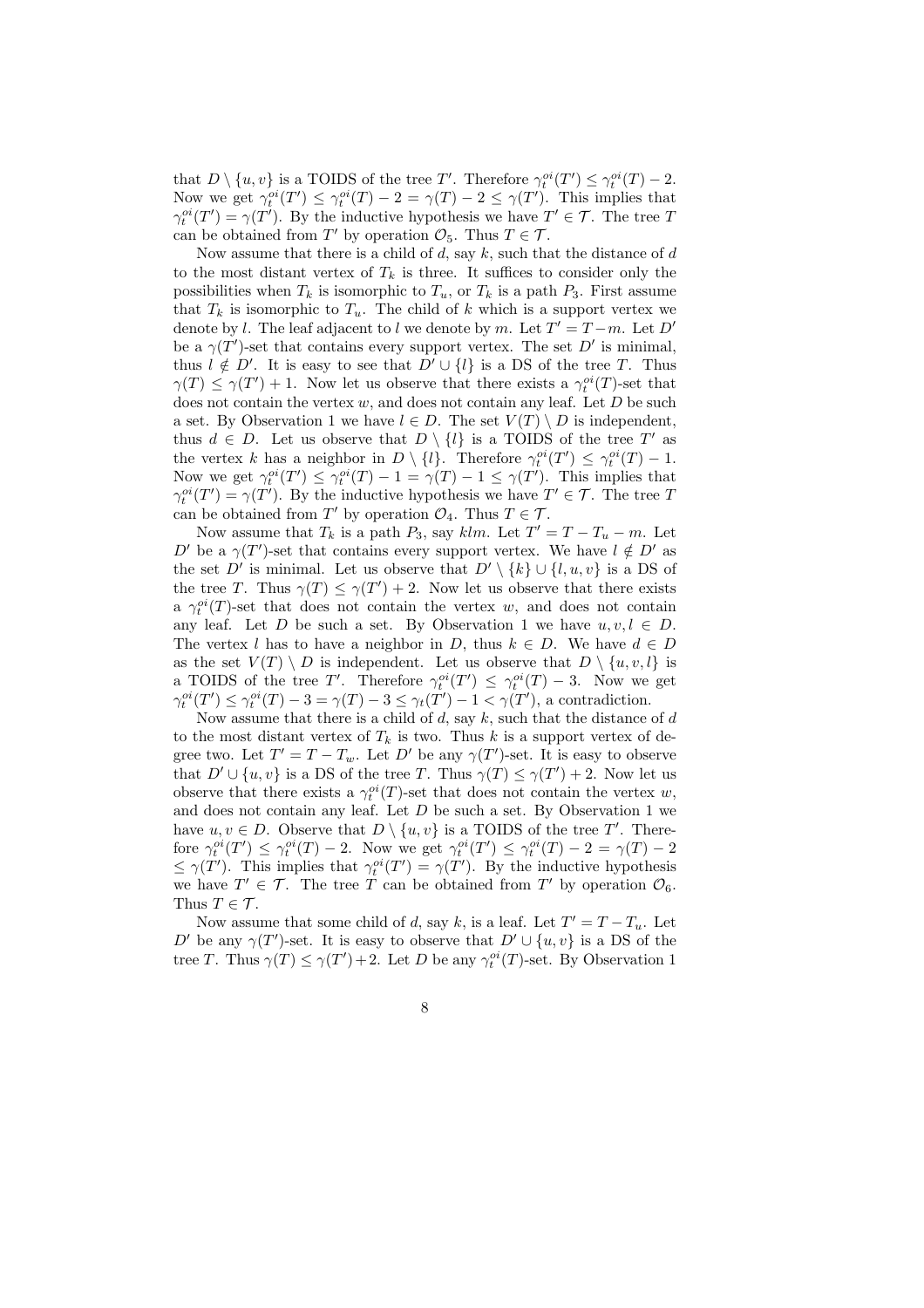we have  $d, u, v \in D$ . Let us observe that  $D \setminus \{u, v\}$  is a TOIDS of the tree  $T'$ as the vertex w has a neighbor in  $D \setminus \{u, v\}$ . Therefore  $\gamma_t^{oi}(T') \leq \gamma_t^{oi}(T) - 2$ . Now we get  $\gamma_t^{oi}(T') \leq \gamma_t^{oi}(T) - 2 = \gamma(T) - 2 \leq \gamma(T')$ . This implies that  $\gamma_t^{oi}(T') = \gamma(T')$ . By the inductive hypothesis we have  $T' \in \mathcal{T}$ . The tree T can be obtained from T' by operation  $\mathcal{O}_7$ . Thus  $T \in \mathcal{T}$ .

If  $d_T(d) = 1$ , then let  $T' = T - T_v$ . We have  $T' = P_4 = T_1 \in \mathcal{T}$ . The tree T can be obtained from T' by operation  $\mathcal{O}_2$ . Thus  $T \in \mathcal{T}$ . Now assume that  $d_T(d) = 2$ . Let T' be a tree obtained from  $T - T_u$  by attaching a vertex, say y, and joining it to the vertex e. Let D' be a  $\gamma(T')$ -set that contains every support vertex. Let us observe that  $D' \setminus \{d\} \cup \{u, v\}$  is a DS of the tree T. Thus  $\gamma(T) \leq \gamma(T') + 1$ . Now let us observe that there exists a  $\gamma_t^{oi}(T)$ -set that does not contain the vertex w, and does not contain any leaf. Let D be such a set. By Observation 1 we have  $u, v \in D$ . The set  $V(T) \setminus D$  is independent, thus  $d \in D$ . We have  $e \in D$  as the vertex d has to be dominated. It is easy to observe that  $D \setminus \{u, v\}$  is a TOIDS of the tree T'. Therefore  $\gamma_t^{oi}(T') \leq \gamma_t^{oi}(T) - 2$ . Now we get  $\gamma_t^{oi}(T') \leq \gamma_t^{oi}(T) - 2 = \gamma(T) - 2 \leq \gamma_t(T') - 1 \leq \gamma(T')$ , a contradiction.

As an immediate consequence of Lemmas 5 and 6, we have the following characterization of the trees with equal domination and total outerindependent domination numbers.

**Theorem 7** *Let*  $T$  *be a tree. Then*  $\gamma_t^{oi}(T) = \gamma(T)$  *if and only if*  $T \in \mathcal{T}$ *.* 

## **References**

- [1] R. Allan, R. Laskar, and S. Hedetniemi, *A note on total domination,* Discrete Mathematics 49 (1984), 7–13.
- [2] S. Arumugam and A. Thuraiswamy, *Total domination in graphs,* Ars Combinatoria 43 (1996), 89–92.
- [3] M. Atapour and N. Soltankhah, *On total dominating sets in graphs,* International Journal of Contemporary Mathematical Sciences 4 (2009), 253–257.
- [4] M. Blidia, M. Chellali, and O. Favaron, *Ratios of some domination parameters in graphs and claw-free graphs,* Graph theory in Paris, 61– 72, Trends in Mathematics, Birkhäuser, Basel, 2007.
- [5] E. Cockayne, R. Dawes, and S. Hedetniemi, *Total domination in graphs,* Networks 10 (1980), 211–219.